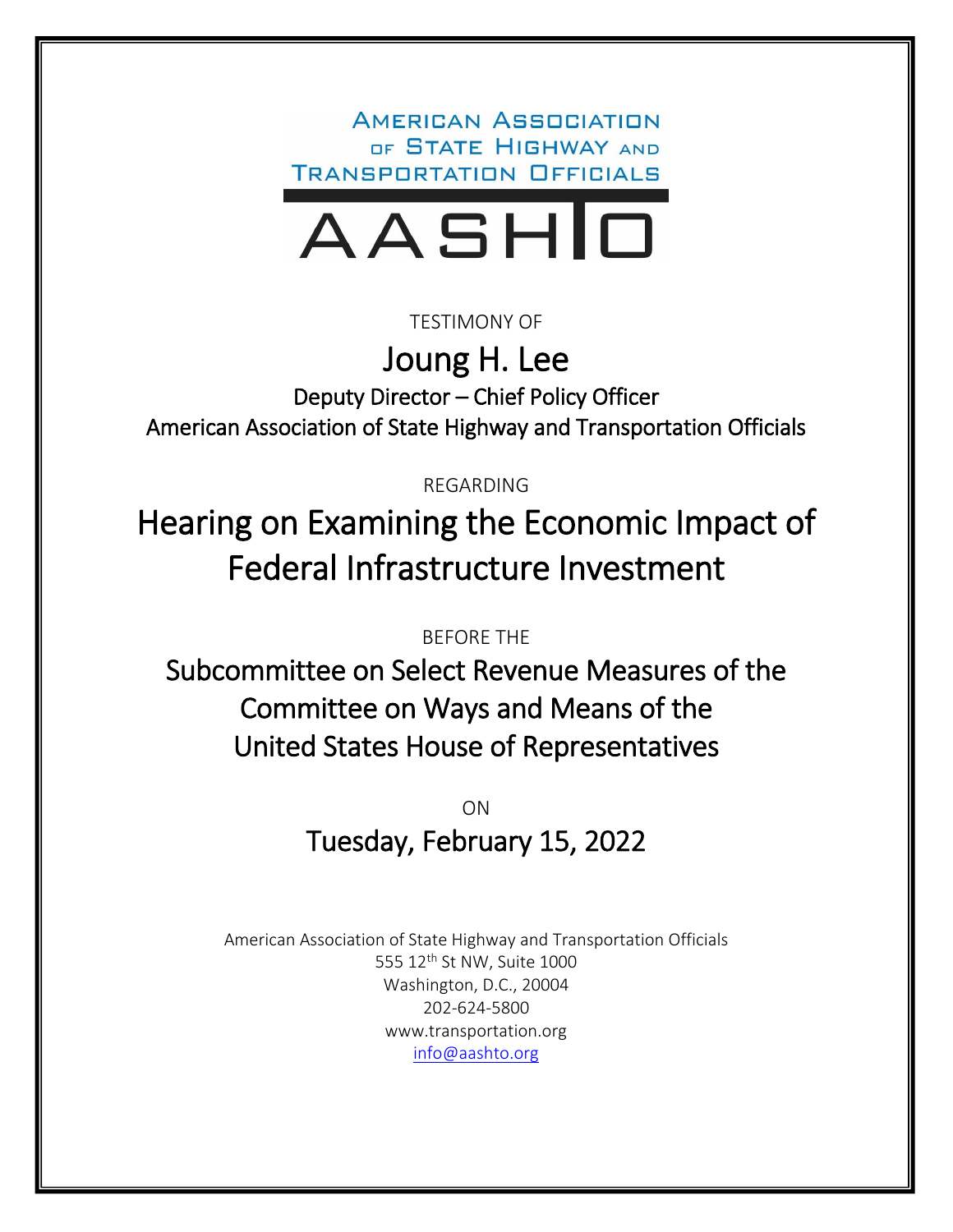#### **INTRODUCTION**

Chairman Thompson, Ranking Member Kelly, and Members of the Subcommittee, thank you for the opportunity to appear today to discuss building the foundation for our nation's future and delivering major economic benefits thanks to the Infrastructure Investment and Jobs Act (IIJA).

My name is Joung Lee, and I serve as Deputy Director – Chief Policy Officer for the American Association of State Highway and Transportation Officials (AASHTO). Today, I am accompanying Secretary Wilson and Commissioner Sheehan to testify on behalf of our members—the state departments of transportation (state DOTs) of all 50 states, Washington, DC, and Puerto Rico.

I would very much like to share Secretary Wilson and Commissioner Sheehan's gratitude for the House Ways and Means Committee's dedicated and tireless leadership on development and delivery of the IIJA. This afternoon's hearing is especially meaningful to me, with our nation finally achieving the long-sought infrastructure package in the form of the IIJA almost two years after the January 2020 Ways and Means Committee hearing entitled "Paving the Way for Funding and Financing Infrastructure Investments," in which I last had the great honor to testify before this Committee.

In order to immediately deliver on the public benefits of the IIJA, AASHTO is currently working on an implementation plan to convey optimal program design recommendations to our federal partners involving formula programs, discretionary grant programs, and research and policy studies. AASHTO has offered the following implementation considerations to federal executive branch agencies:

- AASHTO strongly urges federal executive agencies to implement the law as soon as practicable and for Congress to pass FY 2022 appropriations promptly to enable full access to increased transportation funding in the IIJA.
- Where a range of possible legislative interpretations exist, USDOT and other federal partners should provide flexibility that best meets the unique needs of each state.
- AASHTO's ongoing input will be critical in the development of federal regulations, guidance, and policies.

I'm also proud to share the overarching policy vision for AASHTO, as laid out in our 2021-2026 Strategic Plan developed under Commissioner Sheehan's stewardship. In this Strategic Plan, we are calling for providing improved quality of life through leadership in transportation—and a key goal is "Safety, Mobility, and Access for Everyone" which we look to achieve through the following objectives: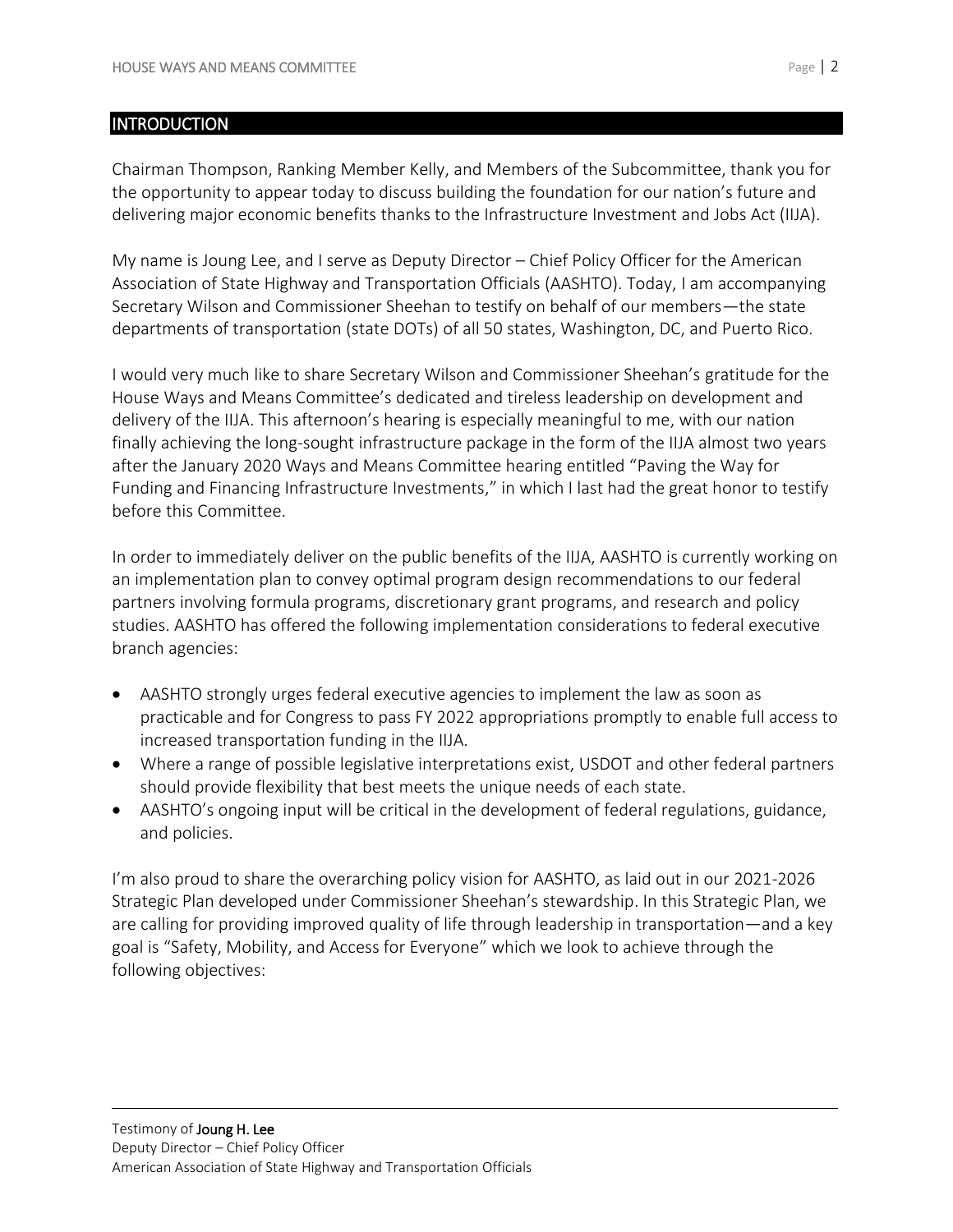- Advance a safe, multimodal transportation system
- Connect community, economy, land use and the environment
- Advance equity and social justice
- Improve asset performance
- Strengthen resiliency
- Align transportation interests across partners and regions

With that in mind, as part of your efforts to oversee timely and effective implementation of the IIJA, I would like to discuss the following state DOT priorities this afternoon:

- Robust multimodal investment under the IIJA
- Importance of completing the FY 2022 omnibus appropriations package
- IIJA implementation areas important to AASHTO
	- o Ensuring Highway Trust Fund solvency and utilizing tax provisions of the IIJA
	- o Administration of existing and new discretionary grant programs
	- o System preservation and asset management
	- o Climate change and carbon reduction
	- o Complete Streets and vulnerable road users

# ROBUST INVESTMENT IN MULTIMODAL TRANSPORTATION AND INNOVATION UNDER THE IIJA

State DOTs are grateful to Congress for recognizing the need to revamp and modernize the entire physical stock in the United States by investing in all infrastructure asset classes. We're also thankful that the IIJA, at its core, includes a five-year reauthorization of federal highway, highway safety, transit, and rail programs for fiscal years 2022 through 2026.

| <b>AGENCY</b> | In \$ billions        |      |      |      |      |      |              |            |  |
|---------------|-----------------------|------|------|------|------|------|--------------|------------|--|
|               | 2021<br><b>ACTUAL</b> | 2022 | 2023 | 2024 | 2025 | 2026 | <b>TOTAL</b> | <b>AVG</b> |  |
| HIGHWAYS/FHWA | 49.0                  | 67.7 | 69.0 | 70.3 | 71.5 | 72.9 | 351.3        | 70.3       |  |
| TRANSIT/FTA   | 12.8                  | 17.6 | 17.9 | 18.2 | 18.5 | 18.9 | 91.2         | 18.2       |  |
| RAIL/FRA      | 2.5                   | 13.2 | 13.2 | 13.2 | 13.2 | 13.2 | 66.0         | 13.2       |  |
| SAFETY/NHTSA  | 1.0                   | 1.3  | 1.3  | 1.3  | 1.4  | 1.4  | 6.7          | 1.3        |  |
| SAFETY/FMCSA  | 0.7                   | 1.0  | 1.0  | 1.0  | 1.0  | 1.0  | 5.1          | 1.0        |  |

#### TABLE 1: AGENCY/MODAL FUNDING LEVEL IN THE INFRASTRUCTURE INVESTMENT AND JOBS ACT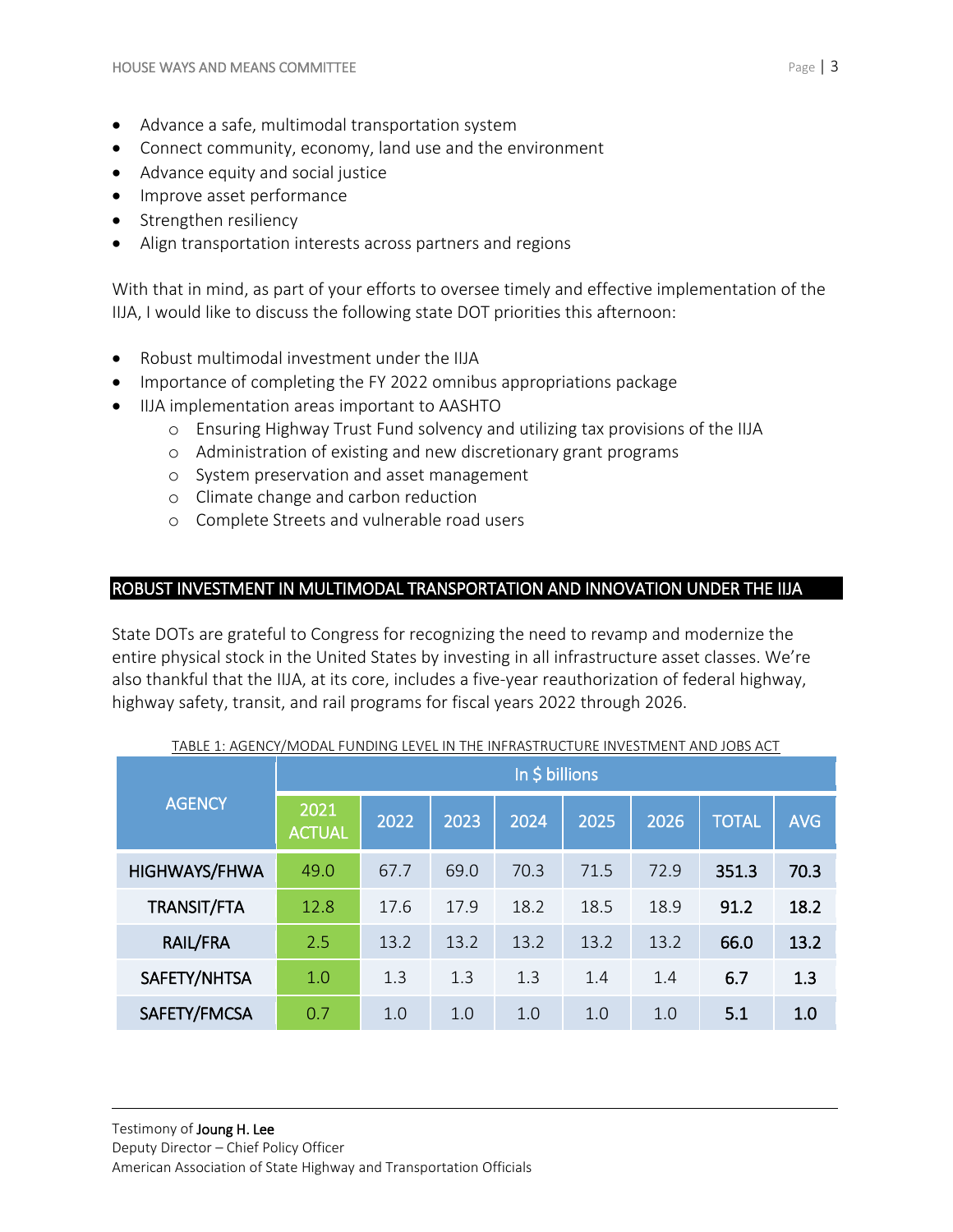The IIJA represents a historic investment in all forms of infrastructure, with \$567 billion in Highway Trust Fund and General Fund resources provided to the US Department of Transportation. IIJA has also provided a unique \$113.3 billion in advance General Fund appropriations for various forms of infrastructure—including transportation—above and beyond authorization and funding of federal trust fund programs. We appreciate these advanced appropriations that provide guaranteed funding between FY 2022 and FY 2026.

| <b>Investment Category</b>                      | Amount           |  |  |
|-------------------------------------------------|------------------|--|--|
| Baseline HTF Contract Authority, FY 2022-2026   | \$293.5 billion  |  |  |
| Additional HTF Contract Authority, FY 2022-2026 | \$89.8 billion   |  |  |
| Upfront USDOT Appropriations, FY2022-2026       | \$184.1 billion  |  |  |
| <b>USDOT Total Budget Authority</b>             | $$567.4$ billion |  |  |

| TABLE 2: BUDGET AUTHORITY FOR US DEPARTMENT OF TRANSPORTATION PROGRAMS |  |
|------------------------------------------------------------------------|--|
| IN THE INFRASTRUCTURE INVESTMENT AND JOBS ACT                          |  |

State DOTs are proud of the progress they have been able to make in recent decades to invest in all modes of the transportation system as part of the statewide network. In 2019, state DOTs invested \$20.8 billion in public transportation, compared to the federal investment of \$11.3 billion. Formula transit funding in the IIJA for Rural Areas (Section 5311) and Enhanced Mobility of Seniors and Individuals with Disabilities (Section 5310) remain crucial for statewide mobility and accessibility.

Twenty state agencies provided \$750 million in funding support to Amtrak, providing service to 48 percent—or almost half—of Amtrak riders system-wide in 2019. States will also play a major role in passenger and freight rail investments supported in the IIJA, by applying for new discretionary grant programs including Federal-State Intercity Passenger Rail Partnership (\$36 billion), Railroad Grade Crossing Elimination Program (\$3 billion), Restoration and Enhancement Grants to start new corridor service (\$250 million), and Consolidated Rail Infrastructure and Safety Improvements (\$5 billion).

For civil aviation, the FAA reported that in 2020, states helped to support 4 million jobs and generated \$850 billion in total economic activity. The increased funding from the IIJA will allow state DOTs to continue to make these kinds of critical investments.

State DOTs are also on the cutting edge of technology and innovation. Through AASHTO's collaborative "inter-committee" working groups, state DOTs are directly addressing some of the most important emerging issues in the transportation sector—such as connected and automated vehicles, electric vehicles, unmanned aerial systems, and shared mobility.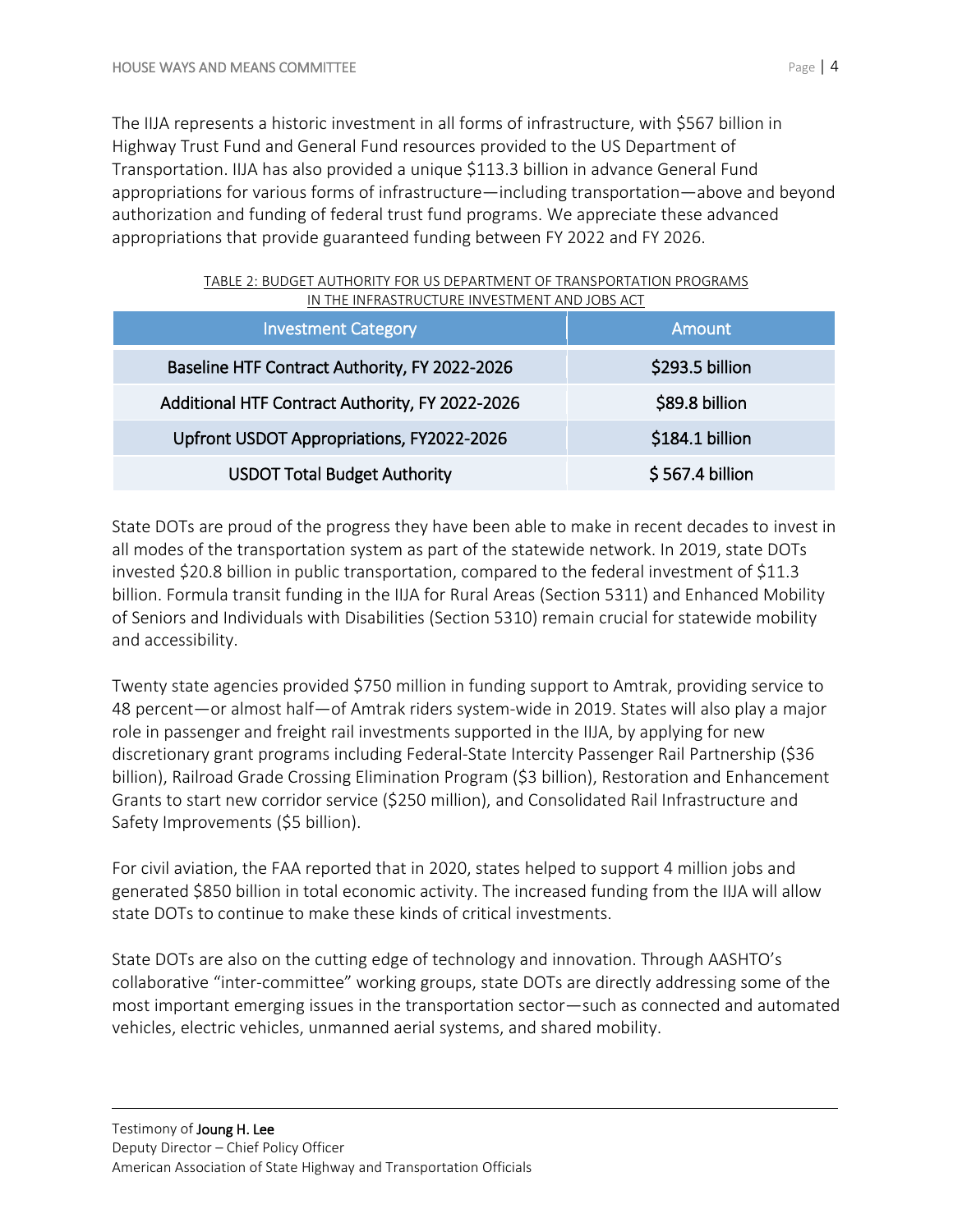#### IMPORTANCE OF COMPLETING THE FY 2022 OMNIBUS APPROPRIATIONS PACKAGE

While advance General Fund appropriations can begin to be implemented, we are concerned that the rest of the IIJA programs funded under the Highway Trust Fund and traditional General Fund appropriations cannot be put to use until the full Fiscal Year 2022 appropriations package is enacted. Last month, AASHTO led a [letter signed by 67 industry organizations](https://policy.transportation.org/wp-content/uploads/sites/59/2022/01/Industry-Letter-to-Congress-on-FY-2022-Appropriations-FINAL-2022-01-24-2.pdf) to inform Congress that we can begin to fulfill the promise of the IIJA expected by the public only when the FY 2022 omnibus package is in place—the outcome that all of the signing organizations recognize and fully and unreservedly support.

Without a full-year appropriations bill, we anticipate that states, local governments, and public transit agencies will not be able to access the IIJA's roughly 20 percent funding increase for highway formula programs and more than 30 percent increase for public transit formula programs, along with any new transportation initiatives that Congress provided for in the IIJA. Instead, under the current CR that now extends through March 11, the obligation limitation dictating spending levels for many federal transportation programs remains well below what is included in the infrastructure legislation. The illustrative estimate of highway formula dollars remaining inaccessible is on the next page.

For highway programs, this means only \$18 billion of the \$57 billion authorized under the IIJA will be available to state DOTs. This lower obligation limitation means that implementation of new formula programs that were priorities in the IIJA—Carbon Reduction and the PROTECT resiliency programs—will be delayed. This delay in receiving IIJA funding will cause significant project disruptions, reduced construction and manufacturing employment, and delays in delivering critical transportation infrastructure improvements—just when Americans were promised the most ambitious infrastructure package of our time.

Given the hard work and effort that Congress put into the IIJA, we ask for your help to put the much-needed infrastructure and safety investments envisioned in this bipartisan package to work as soon as possible by fully honoring the IIJA's funding levels for all transportation-related programs, as well as removing the CR prohibition on starting new programs authorized under the IIJA.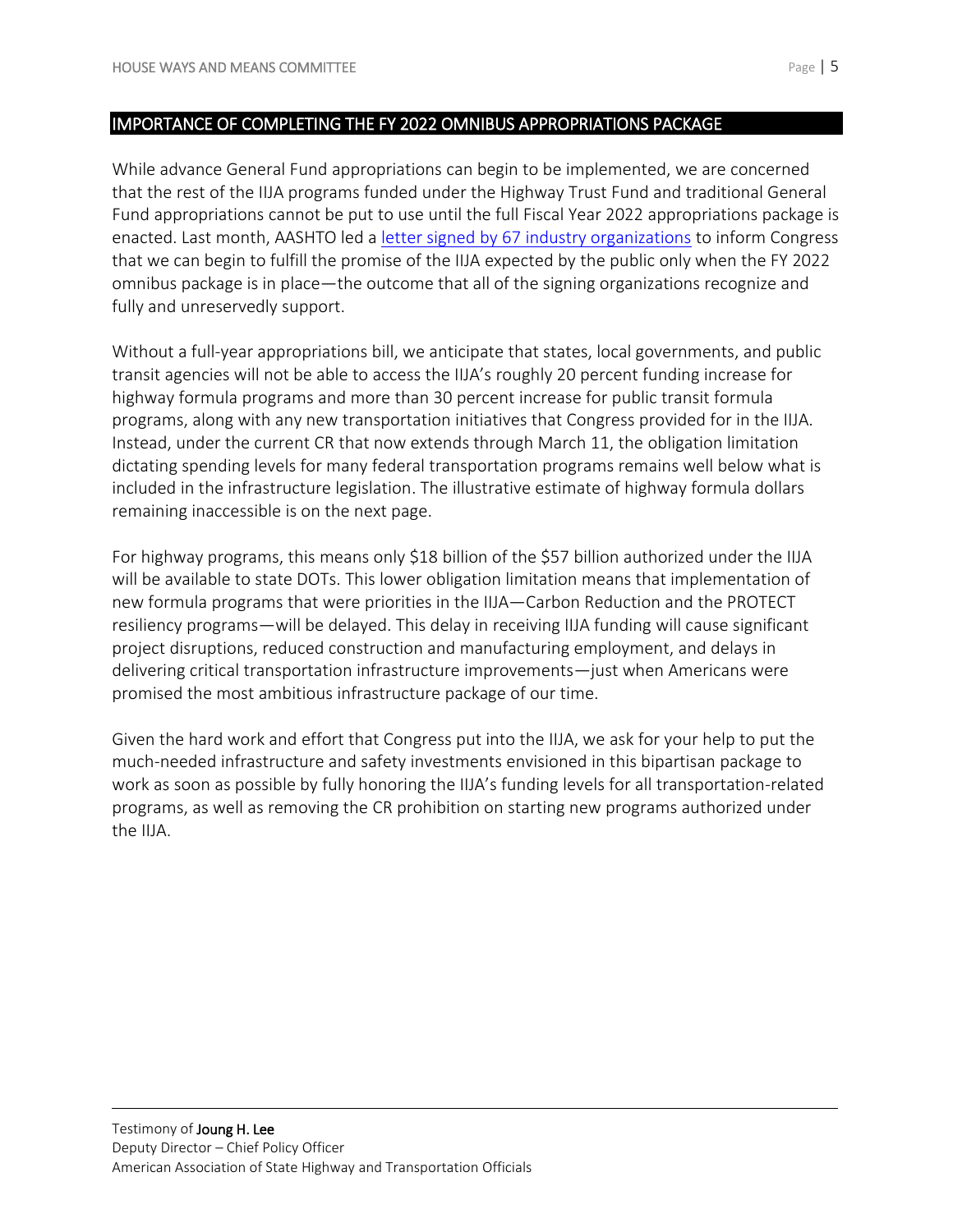# <u>TABLE 3: ILLUSTRATIVE STATE-BY-STATE ESTIMATE OF IIJA HIGHWAY FORMULA FUNDS REMAINING INACCESSIBLE</u> <u>WITHOUT FULL-YEAR FY 2022 APPROPRIATIONS / UNDER CONTINUING RESOLUTION THROUGH FEBRUARY 18, 2022</u>

|                          | <b>Highway Obligation</b> | <b>Estimated Full-year FY</b> |                  |
|--------------------------|---------------------------|-------------------------------|------------------|
| State                    | <b>Limitation Through</b> | 2022 Highway Obligation       | Difference       |
|                          | 2/18/22 Under CR          | Limitation                    |                  |
| <b>ALABAMA</b>           | \$276,093,022             | \$885,944,902                 | \$609,851,880    |
| <b>ALASKA</b>            | \$175,052,941             | \$561,721,044                 | \$386,668,103    |
| ARIZONA                  | \$266,440,383             | \$854,970,898                 | \$588,530,515    |
| <b>ARKANSAS</b>          | \$188,429,212             | \$604,643,676                 | \$416,214,464    |
| <b>CALIFORNIA</b>        | \$1,312,062,186           | \$4,210,228,844               | \$2,898,166,658  |
| <b>COLORADO</b>          | \$193,034,454             | \$619,421,270                 | \$426,386,816    |
| <b>CONNECTICUT</b>       | \$179,313,978             | \$575,394,132                 | \$396,080,154    |
| DELAWARE                 | \$60,360,103              | \$193,687,349                 | \$133,327,246    |
| DISTRICT OF COLUMBIA     | \$58,102,279              | \$186,442,299                 | \$128,340,020    |
| <b>FLORIDA</b>           | \$689,493,795             | \$2,212,491,675               | \$1,522,997,880  |
| <b>GEORGIA</b>           | \$470,093,287             | \$1,508,465,328               | \$1,038,372,041  |
| <b>HAWAII</b>            | \$59,087,006              | \$189,602,154                 | \$130,515,148    |
| <b>IDAHO</b>             | \$103,623,173             | \$332,512,648                 | \$228,889,475    |
| <b>ILLINOIS</b>          | \$489,615,037             | \$1,571,107,965               | \$1,081,492,928  |
| <b>INDIANA</b>           | \$339,739,502             | \$1,090,177,787               | \$750,438,285    |
| <b>IOWA</b>              | \$178,863,462             | \$573,948,487                 | \$395,085,025    |
| <b>KANSAS</b>            | \$136,321,707             | \$437,437,790                 | \$301,116,083    |
| <b>KENTUCKY</b>          | \$241,807,742             | \$775,928,108                 | \$534,120,366    |
| LOUISIANA                | \$244,582,171             | \$784,830,873                 | \$540,248,702    |
| <b>MAINE</b>             | \$65,840,340              | \$211,272,683                 | \$145,432,343    |
| MARYLAND                 | \$218,890,736             | \$702,390,557                 | \$483,499,821    |
| <b>MASSACHUSETTS</b>     | \$184,628,885             | \$592,448,944                 | \$407,820,059    |
| <b>MICHIGAN</b>          | \$302,835,252             | \$971,757,076                 | \$668,921,824    |
| <b>MINNESOTA</b>         | \$232,512,460             | \$746,100,814                 | \$513,588,354    |
| <b>MISSISSIPPI</b>       | \$172,295,643             | \$552,873,251                 | \$380,577,608    |
| <b>MISSOURI</b>          | \$337,292,310             | \$1,082,325,081               | \$745,032,771    |
| <b>MONTANA</b>           | \$146,227,211             | \$469,223,203                 | \$322,995,992    |
| <b>NEBRASKA</b>          | \$105,212,206             | \$337,611,638                 | \$232,399,432    |
| <b>NEVADA</b>            | \$129,643,413             | \$416,008,054                 | \$286,364,641    |
| <b>NEW HAMPSHIRE</b>     | \$60,163,204              | \$193,055,527                 | \$132,892,323    |
| <b>NEW JERSEY</b>        | \$363,752,417             | \$1,167,231,961               | \$803,479,544    |
| <b>NEW MEXICO</b>        | \$130,857,609             | \$419,904,244                 | \$289,046,635    |
| <b>NEW YORK</b>          | \$611,573,244             | \$1,962,455,240               | \$1,350,881,996  |
| <b>NORTH CAROLINA</b>    | \$377,867,608             | \$1,212,525,686               | \$834,658,078    |
| <b>NORTH DAKOTA</b>      | \$88,505,138              | \$284,000,933                 | \$195,495,795    |
| OHIO                     | \$478,297,824             | \$1,534,792,570               | \$1,056,494,746  |
| <b>OKLAHOMA</b>          | \$230,806,266             | \$740,625,870                 | \$509,819,604    |
| <b>OREGON</b>            | \$177,226,172             | \$568,694,647                 | \$391,468,475    |
| PENNSYLVANIA             | \$597,439,773             | \$1,917,102,856               | \$1,319,663,083  |
| <b>RHODE ISLAND</b>      | \$64,101,635              | \$205,693,416                 | \$141,591,781    |
| SOUTH CAROLINA           | \$238,533,793             | \$765,422,452                 | \$526,888,659    |
| SOUTH DAKOTA             | \$100,536,191             | \$322,606,943                 | \$222,070,752    |
| TENNESSEE                | \$301,248,083             | \$966,664,066                 | \$665,415,983    |
| <b>TEXAS</b>             | \$1,420,089,793           | \$4,556,874,720               | \$3,136,784,927  |
| <b>UTAH</b>              | \$126,405,125             | \$405,616,829                 | \$279,211,704    |
| <b>VERMONT</b>           | \$72,395,715              | \$232,307,989                 | \$159,912,274    |
| <b>VIRGINIA</b>          | \$362,907,025             | \$1,164,519,213               | \$801,612,188    |
| <b>WASHINGTON</b>        | \$241,793,642             | \$775,882,863                 | \$534,089,221    |
| <b>WEST VIRGINIA</b>     | \$144,918,656             | \$465,024,228                 | \$320,105,572    |
| <b>WISCONSIN</b>         | \$273,890,260             | \$878,876,539                 | \$604,986,279    |
| <b>WYOMING</b>           | \$89,383,763              | \$286,820,321                 | \$197,436,558    |
| <b>SUBTOTAL</b>          | \$14,110,186,832          | \$45,277,667,645              | \$31,167,480,813 |
| OTHER PROGRAMS/PENALTIES | \$3,800,648,208           | \$12,195,762,427              | \$8,395,114,219  |
| <b>TOTAL</b>             | \$17,910,835,040          | \$57,473,430,072              | \$39,562,595,032 |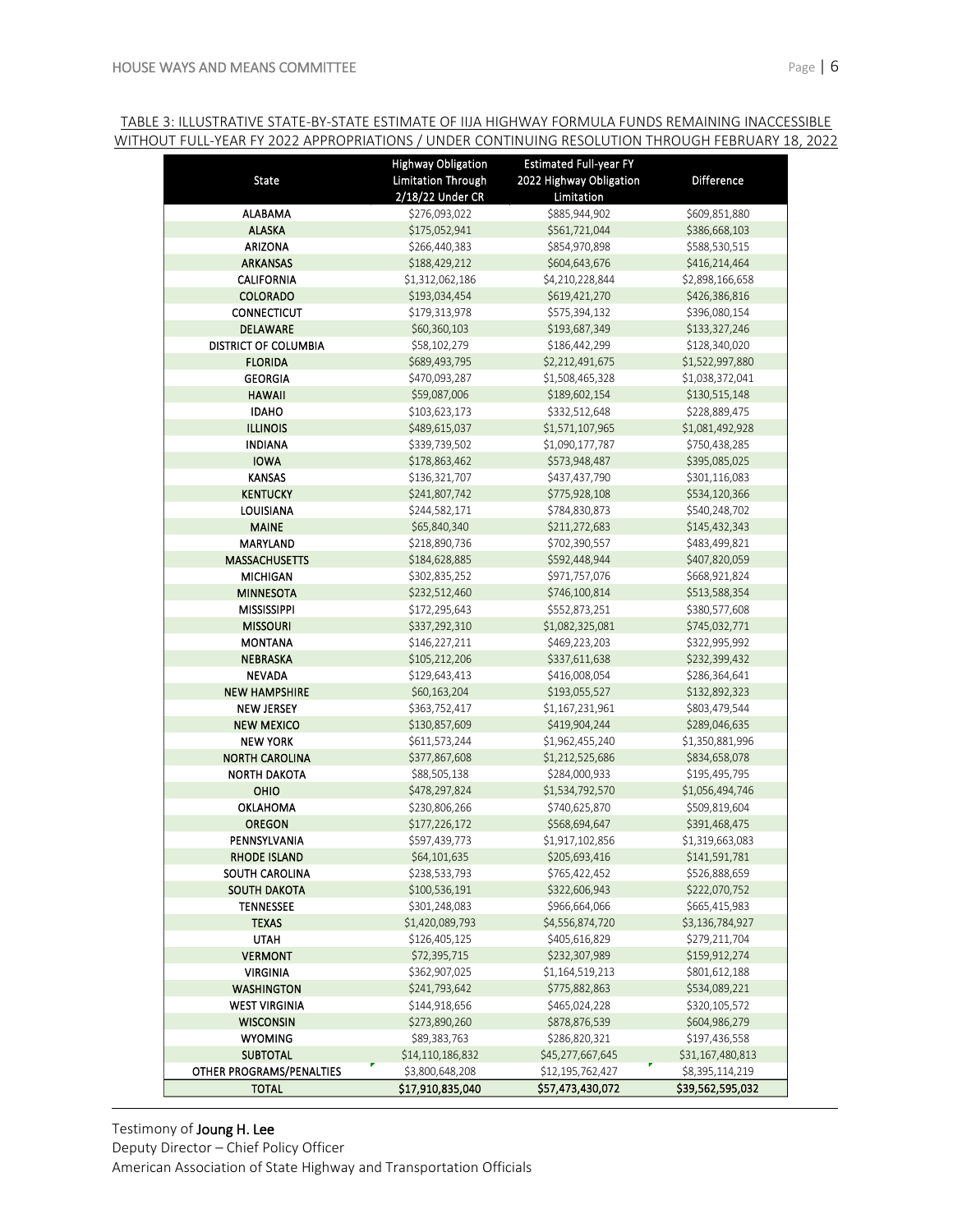### Ensuring Highway Trust Fund solvency and utilizing tax provisions of the IIJA

For many years, Congress has struggled with how to address the insolvency of the federal Highway Trust Fund (HTF). With the \$118 billion cash transfer from the General Fund to the HTF in the IIJA, state DOTs express our appreciation to the Subcommittee for your leadership in stabilizing the HTF over the next five years of this legislation. However, with \$272 billion transferred from the General Fund to support HTF solvency since 2008, we recognize that General Fund transfers do not provide the long-term solution needed to stabilize these important programs.

According to the Congressional Budget Office, if spending levels from the infrastructure bill are maintained, dedicated revenue coming into the Highway Trust Fund over the coming decade will be sufficient to cover only about half of ongoing spending, and the Trust Fund will face a \$215 billion cumulative shortfall through 2031.

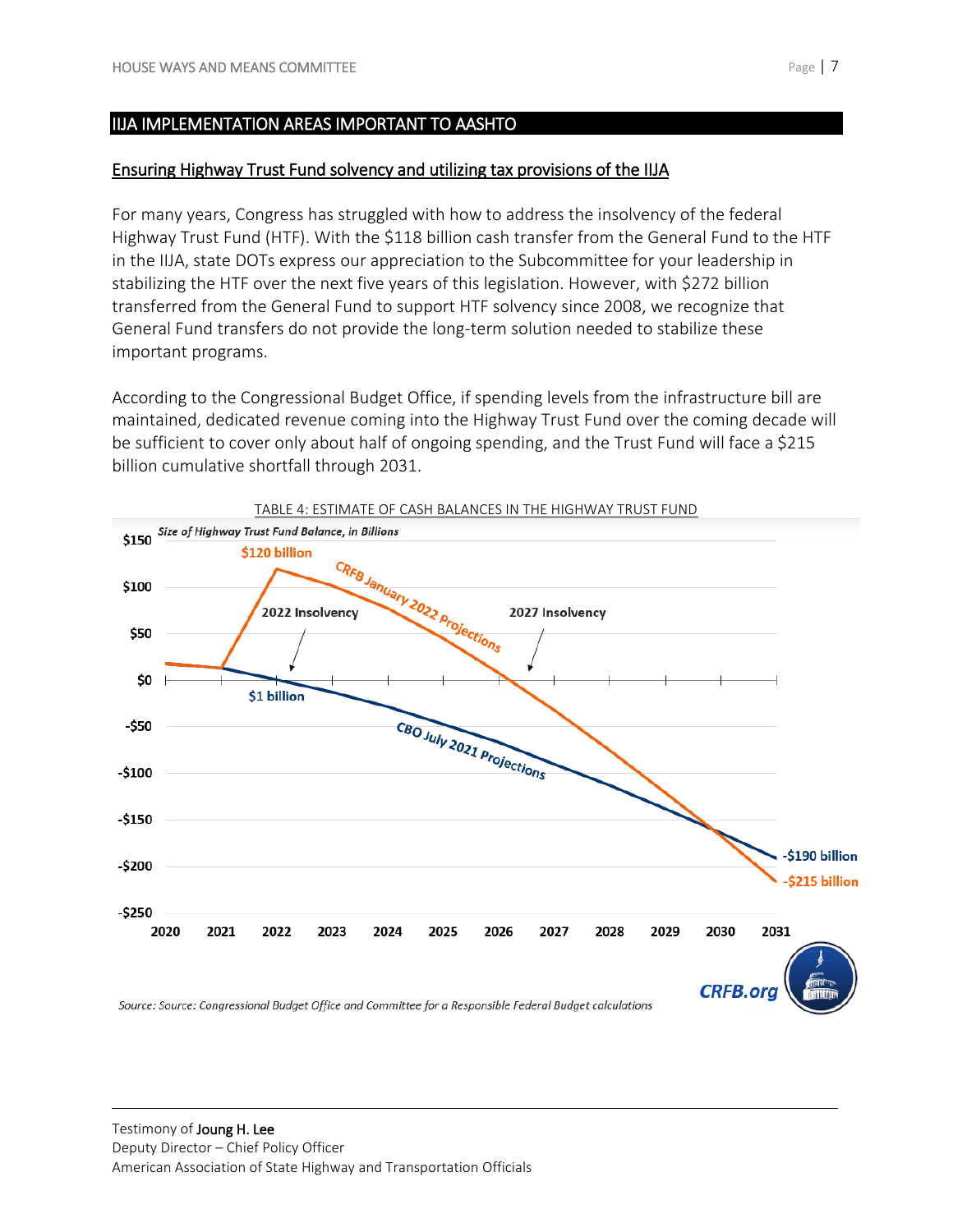At the same time, the purchasing power of HTF revenues has declined substantially mainly due to the inflationary impact on the flat, per-gallon motor fuel taxes that have not been adjusted since 1993, losing more than half of their value in the last 29 years.

To address long-term solvency of the HTF, AASHTO strongly supports reauthorization of the Surface Transportation System Funding Alternatives Program—now titled "Strategic Innovation for Revenue Collection" in the IIJA —to test the feasibility of a road usage fee and other userbased alternative revenue mechanisms to help maintain the long-term solvency of the Highway Trust Fund, through pilot projects at the state, local, and regional level.

AASHTO also strongly supports the new National Motor Vehicle Per-Mile User Fee Pilot established in the IIJA. This provision establishes a much-needed pilot program to demonstrate a national motor vehicle per-mile user fee. We believe this program should focus on the development of national policies and standards related to privacy, data collection, interoperability, and administrative structure and cost. I would be remiss if I didn't note that state DOTs are at the forefront of these research efforts already. As such, the national pilot program should emphasize augmenting, leveraging, and building upon existing and planned state DOT efforts, as many best practices have been identified through state pilot programs and research and they should inform the national effort.

State DOTs also express our appreciation for Section 80403 of the IIJA which increased the private activity bond volume cap for qualified highway or surface freight transportation facilities to \$30 billion from the prior \$15 billion cap. This increase will allow more state DOTs to utilize public-private partnerships given their ability to not only leverage scarce dollars, but to also better optimize project risks between public and private sector partners best suited to handle them.

# Administration of existing and new discretionary grant programs

A critical part of the IIJA are USDOT discretionary programs, which have increased substantially in number and funding and which support some of the most important Congressional priorities. I would like to review AASHTO's general issues to address and initial recommendations for the development of an optimal framework to help deliver these programs in a reasonable and timely manner.

## Issues to address

- The institutional capacity and resources necessary for eligible recipients to successfully apply vary widely, presenting an equity issue specific to discretionary grant programs.
- The amount of time needed to launch new discretionary programs (structuring, releasing NPRMs, reviewing comments, finalizing) could mean that money won't flow for a year or more.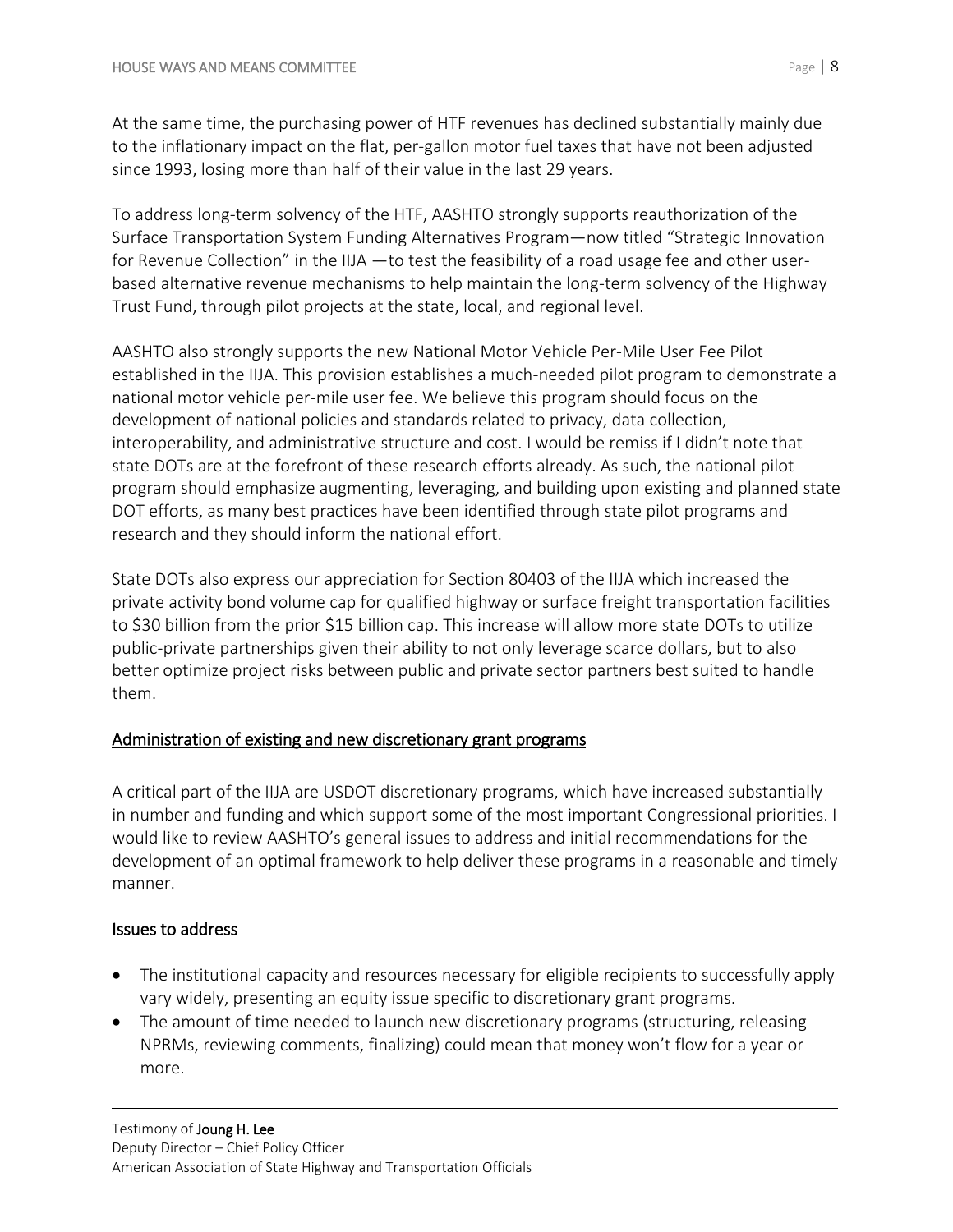- The unpredictability of obtaining a discretionary grant (from the roughly \$25 billion in grants available per year) makes it difficult for states and localities to forecast around the availability of these funds especially for their fiscally constrained plans and (S)TIPs, especially since some awards could be extremely large.
- Participation of 60,000+ local entities in the competition process could dramatically slow down the review of applications.
- Significant time and money is spent in the development of applications that are ultimately unsuccessful, and the success rate is likely to go down dramatically with increased competition.
- Oversight and stewardship of these programs at the federal level is a concern if the number of recipients expands into the hundreds.
- The ability of many local recipients to manage federal dollars if awarded discretionary grants – without fully understanding federal contractual requirements, such as Davis Bacon, Buy America, etc. – will affect the timely delivery of individual projects.

# Recommendations

## *Applications*

- *Early outreach:* Provide early and continuous outreach to all modes and to all eligible entities to educate them on processes and to provide insight into the types of proposals being sought.
- *Build institutional support:* Consider reducing "barrier to apply" and improving equity especially for smaller eligible entities which lack institutional capacity and resources to pay for application development. A model currently exists for project development assistance at the USDOT Build America Bureau. State DOTs may also share grant-writing expertise with their local partners.
- *Consistency, simplicity, and transparency:* The criteria and application process established for the discretionary programs need to be as straightforward and transparent as possible, and consistent between programs as much as possible. A common application, or common sections between applications to reduce duplication of effort, would help to speed up the process of applying, as entities are likely to apply to multiple programs. The weights or scoring placed on individual aspects of the application should be identified up front, as the requirements of many programs are complex (eligibilities, priorities, considerations, and partnering aspects) and applicants need to know which attributes of a project carry more weight than others in order to determine whether the project they are proposing fits well with the desires of the program (and whether it is worth the cost and time to apply).
- *Groupings of projects and proposers:* Given the number of new discretionary programs and the number of entities eligible to apply, the number of applicants and recipients could easily grow into the hundreds or thousands. As indicated in several of these new programs, groups of entities are permitted to propose projects or programs of projects for funding. As USDOT is able, extend and encourage this option for all discretionary programs to allow for fewer, larger awards, which will speed up evaluations, ease federal oversight (fewer individual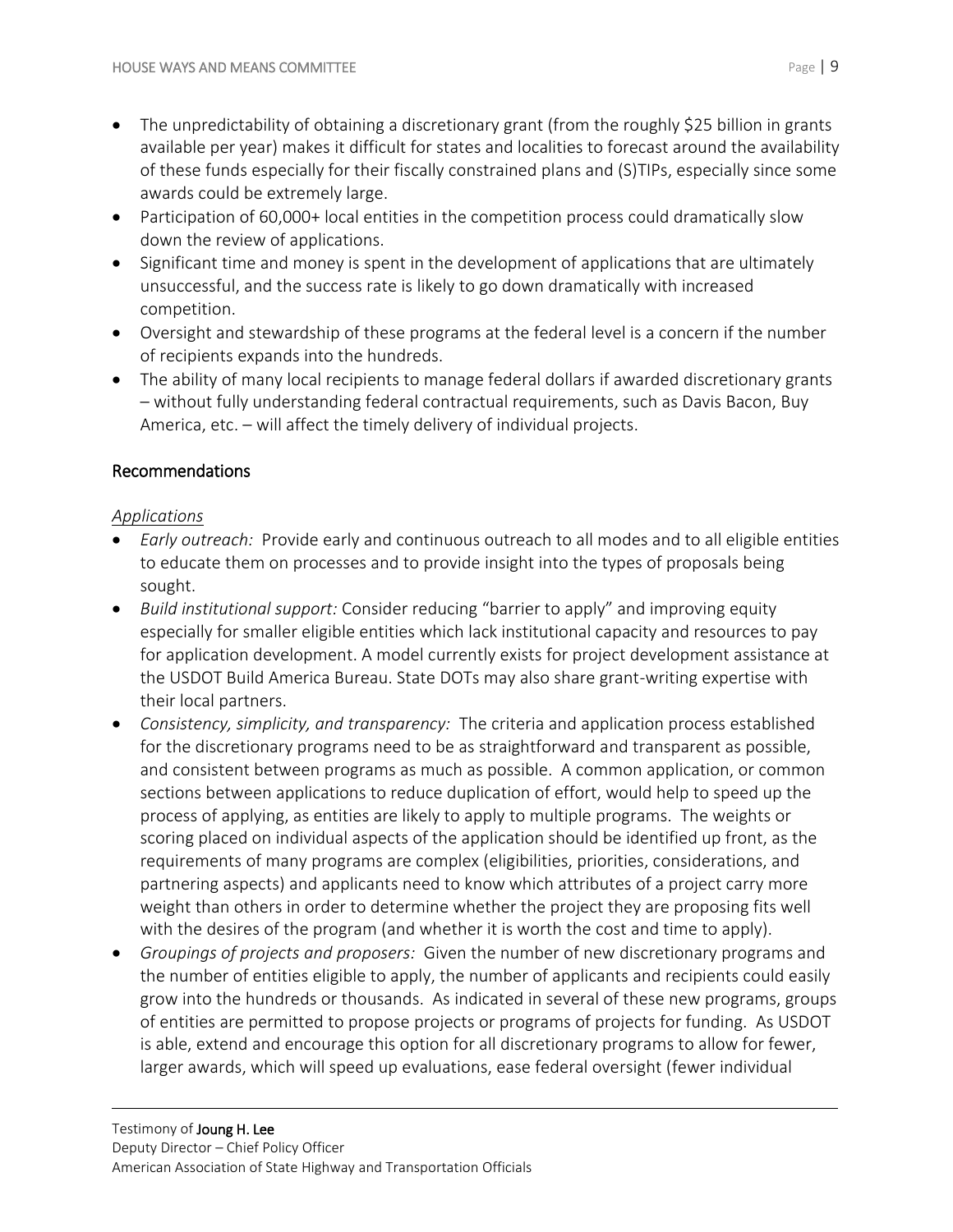contracts to track), and promote collaboration with and assistance between states, local governments, LTAP centers, the private sector, and others. Encouraging proposers to group individual projects into larger packages or programs will reduce the cost and time needed to develop individual applications, which can be a burden on states and a barrier to many local governments. In addition, encouraging partnerships between states and localities to meet non-federal match requirements will improve competitiveness of the application.

- *Programmatic approach:* Consider the development of a programmatic structure for one or more discretionary programs, including such attributes as partnership agreements for programs of projects, paired with multi-year funding through these agreements and the establishment of performance metrics to allow appropriate federal oversight of the funding provided.
- *Prequalification approach:* Consider a broader approach to the discretionary programs to include a general "prequalification" step to determine eligibility and minimum qualifications of an entity to effectively and efficiently deliver projects, and then allow those entities to provide input on the scope of projects that would meet the intent of the various programs.
- *Deadlines:* To assist with potential deluge of proposals, as well as to help state DOTs and others who are likely to submit proposals in multiple programs, a logical progression and separation of deadlines for the programs is needed. This will help states better plan, develop applications, and balance multiple discretionary grant submissions. Spreading out the deadlines will also help with staffing the evaluation of proposals. A rolling deadline may also be appropriate for discretionary grant programs funded through advanced appropriations.

## *Evaluations*

 *Assistance:* Considering that there are 20+ new discretionary programs to establish, as well as the potential for hundreds or even thousands of applicants to apply for funding from these programs, temporary assistance may be needed from subject-matter experts to help structure the programs, review applications, etc. The state DOTs stand ready to offer staff assistance to FHWA and other modal agencies to assist in getting these programs up and running. A potential program to emulate is the use of state DOT personnel by FRA to conduct safety assessments.

## *Awards*

- *Multi-year:* To the extent allowable, implement multi-year awards, which allow for greater certainty of funding by the recipients and reduces the need for continual applications for single-year grants. Because discretionary grant programs funded from advance General Fund appropriations are not subject to the uncertainties associated with annual appropriations, such as continuing resolutions, once program structure is developed the entire program timeline –applications, evaluations, awards, and implementation – should remain consistent and predictable in each subsequent year of the IIJA.
- *State DOT role in grant administration:* Consider emulating the existing structure in place in some states for the distribution of federal transit dollars to localities. If there are multiple local recipients of discretionary grant funding in a state, the state DOT could serve as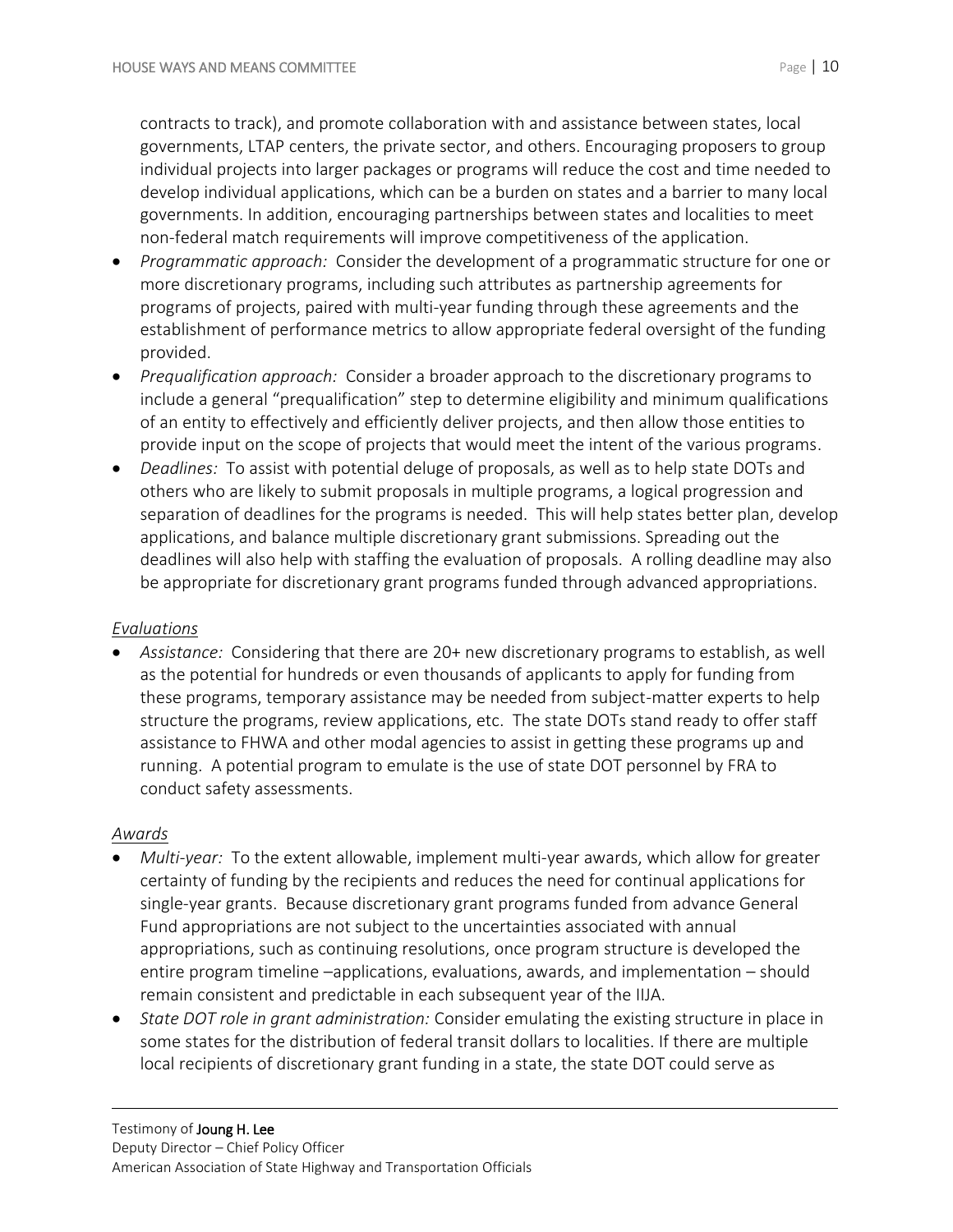administrator ensuring federal requirements are met as funds are distributed to local governments.

- *Tracking:* For many states, matching the increased federal funding (for formula *and* discretionary programs) is a growing concern. In addition, the ability of local governments to match the funding provided  $-$  or, as has occurred in the past, to simply identify state funding as the match without a commitment to such – has been problematic. For this reason, and to ensure that a coordinated program of projects is developed and implemented in a given state, state DOTs need the ability to track local applications and awards provided.
- *Funding sources:* Since discretionary grant programs in the IIJA are funded through both Highway Trust Fund contract authority and General Fund appropriations, clear guidance on spending requirements under both funding streams will be necessary.

# *Implementation*

- *Utilize existing relationships:* Make use of existing contractual relationships and work histories that states have with their local governments, which can be leveraged to get projects underway faster, as states almost always assist the local governments in the delivery of federal-aid projects.
- *Fund swapping:* To the extent allowable, recognize federal/state fund swapping as an option to reduce the contractual burden on local entities that do not have the ability to meet all of the federal-aid requirements in a timely fashion.
- *Best practices:* Share tips and best practices for state/local collaboration to help speed delivery of local projects, such as from Washington State DOT's Local Programs Division or Minnesota DOT's Local Partnership Program.

# System preservation and asset management

State DOTs remain fully committed to strategically managing its transportation assets under the IIJA. This is reflected in the federally accepted transportation asset management plans (TAMP) that states develop. Each state DOT's TAMP is focused on transportation assets of national interest and reflects the unique nature of each state.

It should also be recognized that state DOTs balance many different needs, ranging from managing existing assets for the long-term, system operations, transportation demand management, strategic highway expansion, and additional capacity for other transportation modes. These various transportation options and solutions are needed to meet state and local communities' mobility and accessibility challenges.

The investment strategies of state DOTs are not made in a vacuum. They must be made within the bounds of both federal requirements and the constitutional and statutory authority provided by state legislatures. Investment strategies and decisions reflect robust community engagement that informs long-range plans and transportation improvement programs that are developed with metropolitan and regional planning organizations.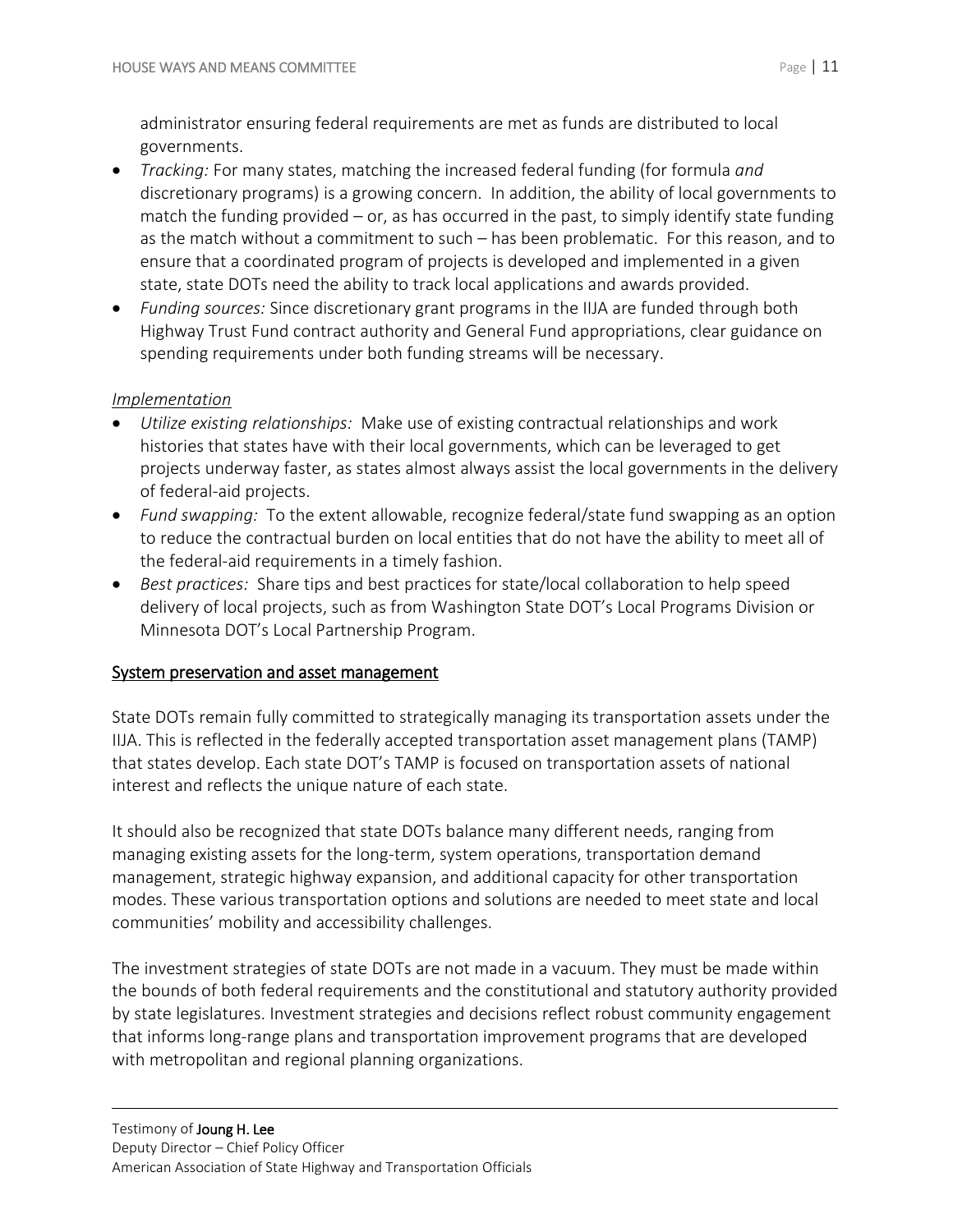Given constrained financial resources, state DOTs engage in the management of their transportation assets through the utilization of a systems process and approach. Proposals to require "Fix it First" solutions or prescribing the use of certain sources of funding for system preservation do not reflect the use of strategic planning but rather a one-size-fits-all approach to asset management. Concerted asset management efforts by every state DOT over the past decade have resulted in improved outcomes on asset condition and system operations. For example, according to the National Bridge Inventory, the number of bridges in poor condition decreased by 18 percent from 2012 to 2018. Similarly, the amount of Interstate pavement in good condition increased by 10 percent according to FHWA.

How each state DOT uses its mix of funding sources for its investments varies greatly, reflecting the rich diversity of transportation needs across the country.

# Climate change and carbon reduction

State DOTs also recognize the transportation industry is responsible for the largest share of greenhouse gas emissions in the United States. In response, thirty-four states have released a climate action plan or are in the process of revising or developing one, according to the Center for Climate and Energy Solutions.

As state DOTs look to implement climate change programs in the IIJA—especially the Carbon Reduction formula program—the federal government should recognize the multiple entities impacting different aspects of transportation sector greenhouse gas (GHG) emissions and the leadership and stewardship roles state DOTs play. The success of a broader carbon reduction program needs to include federal government (CAFE standards), state DOTs (infrastructure owners), local DOTs (infrastructure owners), and land use agencies such as municipalities (affecting demand).

AASHTO also believe that state DOT-based GHG reduction efforts should target urbanized areas where communities and neighborhoods are disproportionately impacted by air pollution and system users likely have more modal choices available, and also rural areas where there are fewer modal choices and trip distances tend to be longer.

Congress should also consider the important roles of the metropolitan planning organizations (MPOs) with GHG measures as the metropolitan planning and decision-making process may include transportation and land use connections and they directly include federal, state, regional, and local decision makers as part of the discussion. Under the IIJA, Congress and the Biden Administration should look to support states and their MPO partners in planning, designing, constructing, and operating transportation projects in the MPO area that will address the GHG target for the urbanized area.